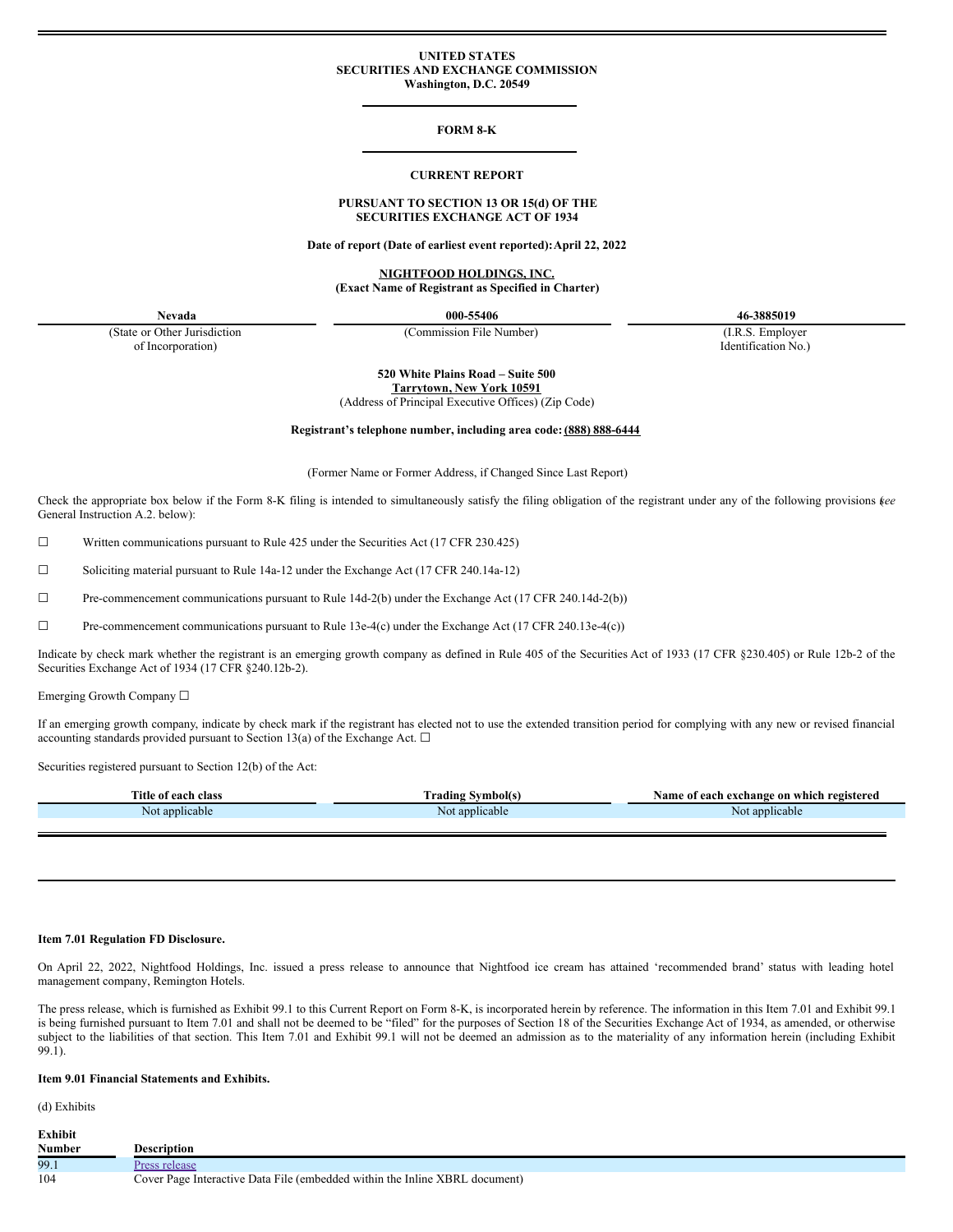# **SIGNATURES**

Pursuant to the requirements of the Securities Exchange Act of 1934, the Registrant has duly caused this report to be signed on its behalf by the undersigned thereunto duly authorized.

Date: April 22, 2022

## **NIGHTFOOD HOLDINGS, INC.**

By: /s/ Sean Folkson

Name: Sean Folkson Title: Chief Executive Officer

2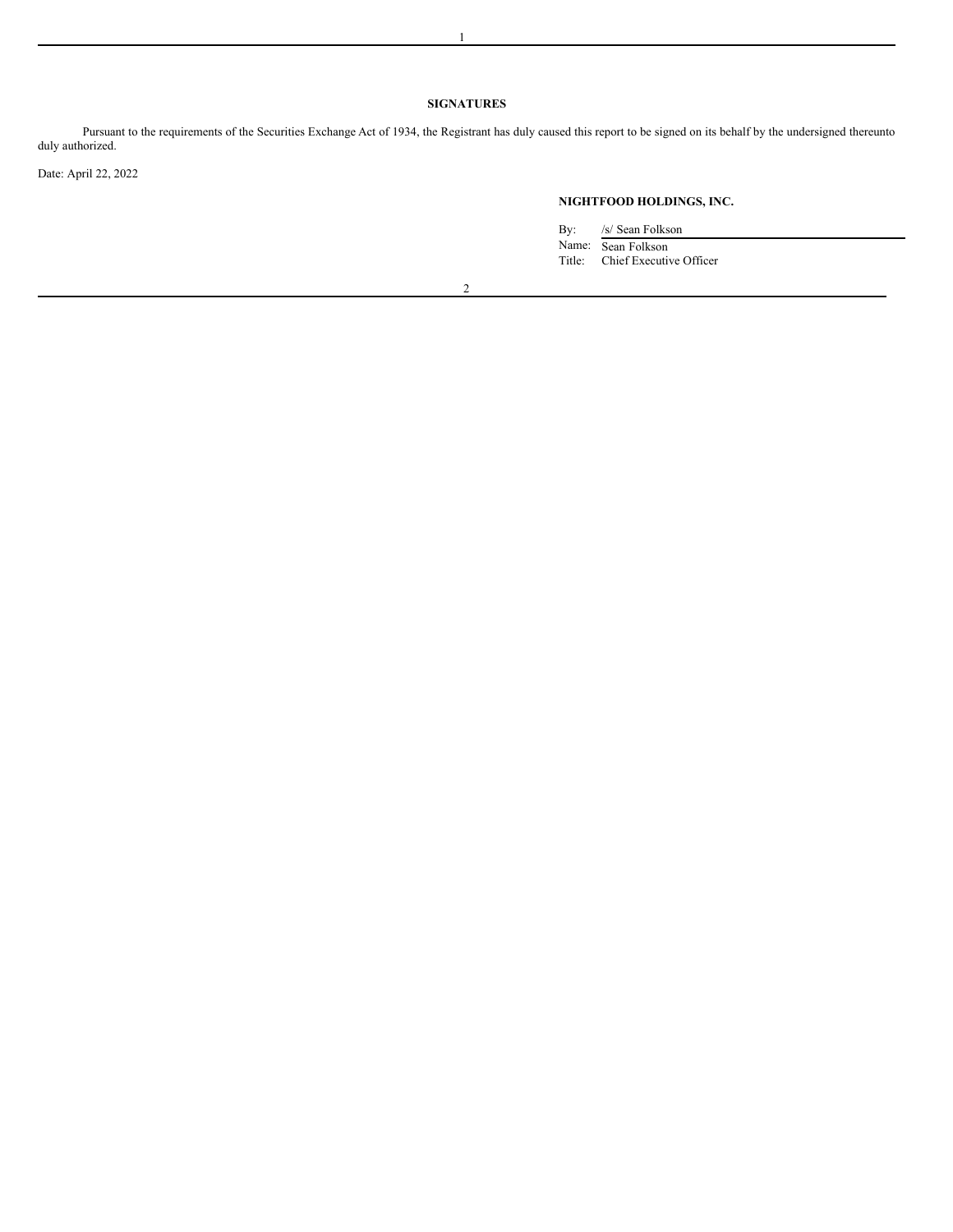# **Nightfood Secures "Recommended Brand" Status With Remington Hotels**

Nightfood Recommended to 121 Portfolio Properties Including Beverly Hills Marriott, Hilton Boston Back Bay, and Crowne Plaza Key West

<span id="page-2-0"></span>Tarrytown, NY, April 22, 2022 - Nightfood Holdings, Inc. (OTCQB: NGTF), the sleep-friendly snack company addressing the \$50 billion Americans spend annually on nighttime snacks, today announced Nightfood ice cream has attained 'recommended brand' status with leading hotel management company, Remington Hotels.

Nightfood has received initial purchase orders for the national rollout of Nightfood ice cream pints into hotels across the country, and is on schedule to be in national wholesale distribution in early May. Remington Hotels is recommending Nightfood's sleep-friendly ice cream to its portfolio hotels for inclusion in their lobby grab-and-go shops.

Remington Hotels is a dynamic and growing hotel management company which manages 121 hotels across 28 states, representing 25 brands. Their properties include the Beverly Hills Marriott, the Hilton Boston Back Bay, the Crowne Plaza Key West, and the Hyatt Regency Long Island.

"We're delighted to announce our relationship with Remington," commented Nightfood CEO, Sean Folkson. "We expect to establish many similar arrangements in the coming months as we expand our distribution, but only one can be the first. Remington's forward-thinking philosophy and powerful focus on guest satisfaction inspired them to lead the way in the hospitality industry adoption of sleep-friendly snacks for hotel guests."

Nightfood's relationship with Remington was facilitated by iDEAL Hospitality Partners Group.

"The feedback we're getting from the management companies has been very strong as we embark on what we believe will be rapid penetration throughout the industry," remarked Jill Rigsbee, CEO of iDEAL. "With an eye on our goal of making sleep-friendly snacks hotel industry standard, the support and endorsement of an industry standout like Remington is invaluable."

"We know how critical a good night of sleep is to our guests," added Richard Garcia, Remington Hotel's Senior Vice President of Food & Beverage. "We also understand the important role our grab-and-go shops play in guest satisfaction. We're excited about the opportunity to provide our guests with delicious, sleep-friendly versions of their favorite snacks.'

### **About Nightfood**

Nightfood is pioneering the nighttime snack category.

Over 80% of Americans snack regularly at night, resulting in an estimated 700 million nighttime snack occasions weekly, and an annual spend on night snacks of over \$50 billion. The most popular choices are ice cream, cookies, chips, and candy. Recent research confirms such snacks, in addition to being generally unhealthy, can impair sleep, partly due to excess fat and sugar consumed before bed.

Nightfood's sleep-friendly snacks are formulated by sleep and nutrition experts to contain less of those sleep-disruptive ingredients, along with a focus on ingredients and nutrients that research suggests can support nighttime relaxation and better sleep quality.

Questions can be directed to investors@Nightfood.com

By signing up at ir.nightfood.com, investors can receive updates of filings and news releases in their inbox.

#### **About Remington Hotels**

Remington is a dynamic and growing hotel management company providing top quality service and expertise in property management. Founded in 1968, the hospitality group has grown into a strong, industry-leading service provider and today manages 121 hotels in 28 states across 25 brands, including 12 independent and boutique properties. At Remington, we believe that our people are the ultimate source of our competitive advantage. We are proud of our reputation for consistently delivering outstanding results to owners and investors, as well as to our brands, guests, and associates. As a result of our success, Remington has become the place where passionate people thrive. Visit RemingtonHotels.com to learn more.

### **About iDEAL Hospitality Partners Group**

iDEAL Hospitality Partners Group, based in Wake Forest, North Carolina, provides outsourced marketing and business development services for companies eager to grow sales in the hospitality sector. The iDEAL team knows the key decision makers and stakeholders that consider and purchase products for all areas of a hotel or resort. Through longstanding relationships with hotel owners and management companies, the iDEAL team presents client's innovative and unique products and services for the lodging industry to hotels and resorts throughout North and Central America and in the Caribbean.

### **Forward Looking Statements:**

This current press release contains "forward-looking statements." Statements in this press release which are not purely historical (including, but not limited to statements that contain words such as "will," "believes," "plans," "anticipates," "expects" and "estimates") are forward-looking statements and include any statements regarding beliefs, plans, expectations or intentions regarding the future, including but not limited to, sales projections, potential customers, any products sold or cash flow from operations.

Actual results could differ from those projected in any forward-looking statements due to numerous factors. Such factors include, among others, (a) the inherent uncertainties associated with distribution of our products, (b) the market acceptance of our products at all levels of distribution and sale, including retail purchasers, wholesalers and hotel chains, (c) the success and commitment of our distribution partners to access distribution channels and successfully engage with sellers of our products, including, supermarkets and hotel chains, and our success in obtaining purchase orders from hotel chains, supermarkets and others, (d) competition from existing and new companies and products and (e) difficulties associated with obtaining financing on acceptable terms . These forward-looking statements are made as of the date of this news release, and we assume no obligation to update the forward-looking statements, or to update the reasons why actual results could differ from those projected in the forward-looking statements. Although we believe that the beliefs, plans, expectations and intentions contained in this press release are reasonable, there can be no assurance that such beliefs, plans, expectations or intentions will prove to be accurate. Investors should consult all of the information set forth herein and should also refer to the risk factors disclosure outlined in our most recent annual report for our last fiscal year, our quarterly reports, and other periodic reports filed from time-to-time with the Securities and Exchange Commission.

#### **Media Contact:**

Simon Dang simon@nightfood.com